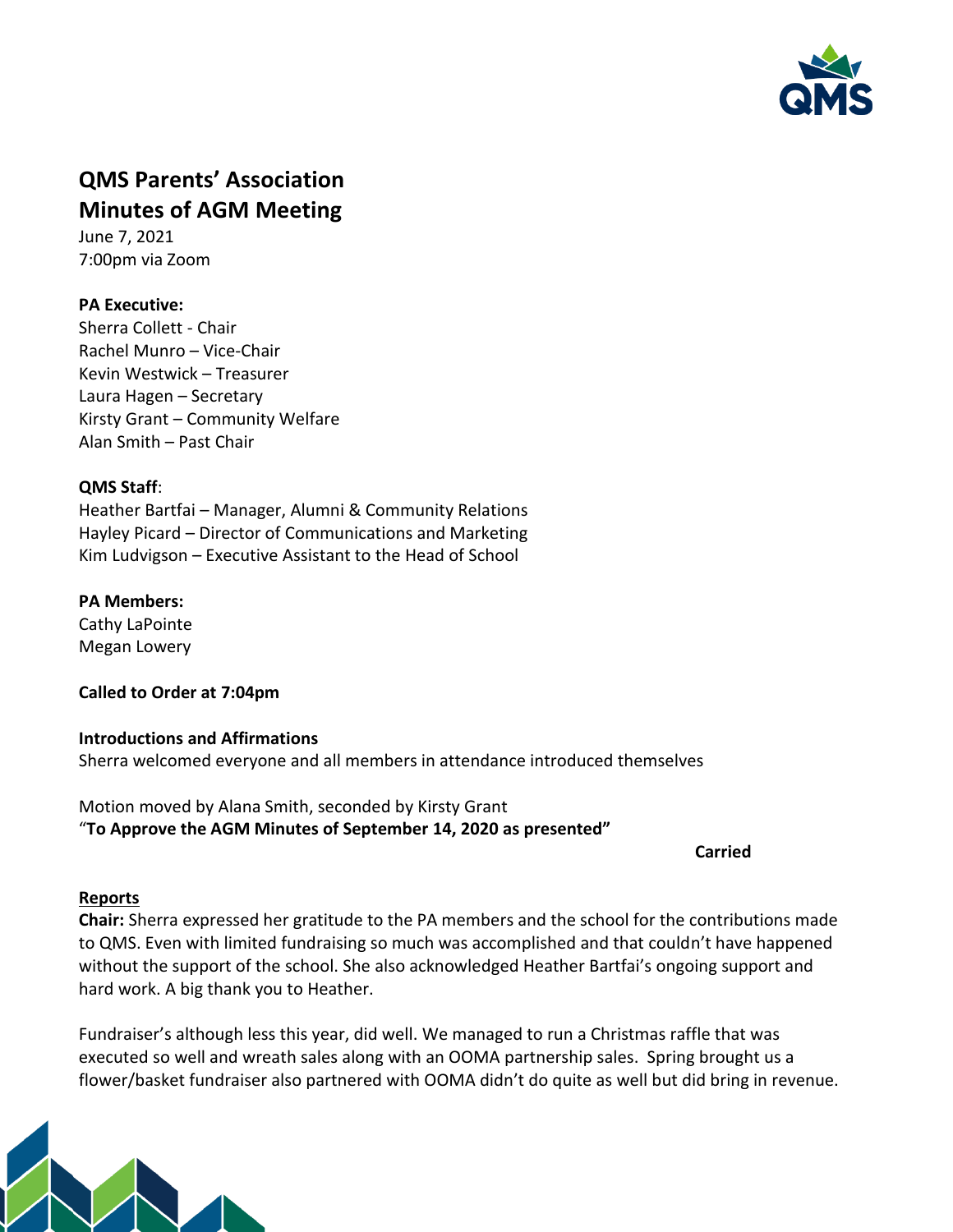

Thank you again to Heather Bartfai for her support. But the fundraisers are more than just raising money. It is also about the school and community coming together.

**Vice-Chair:** Rachel - Nothing to report.

**Treasurer:** Kevin said we donated/contributed over \$32,000 to the school in the last few years. We have rolled funds into the following year.

**Secretary:** Laura – Nothing to report.

**Community Welfare:** Kirsty reported lots of cards sent to parents and new families. She would like to have a conversation about the end of year acknowledgement at some point.

#### **Elections of the QMS Executive for 2021**–**2022**

**Chair:** Sherra is stepping down as Chair and into the Past Chair position. Sherra nominated Cathy LaPointe to the Chair Position. Alana seconded the nomination. Cathy accepted the nomination. All present were in favour.

**Vice-Chair**: Rachel would like to step down as Vice-Chair. Natalie MacGregor sent in her intent to take over the role by email. Rachel nominated Natalie to the Vice-Chair position. Alana seconded the nomination. Natalie accepted the position. All present were in favour.

**Secretary:** Laura Hagen agreed to stay in the Secretary position.

**Treasurer**: Kevin Westwick has stepped down from his Treasurer position. The PA will actively keep looking for a replacement.

**Community Welfare**: Kirsty Grant agreed to stay in the position.

Motion by Rachel Munro to accept the 2021-2022 QMS PA Executive, seconded by Alana Smith.

**End of Election**.

#### **Monthly PA Meetings for 2021-2022** The first meeting was set for Monday September  $13<sup>th</sup>$  at 8:15am